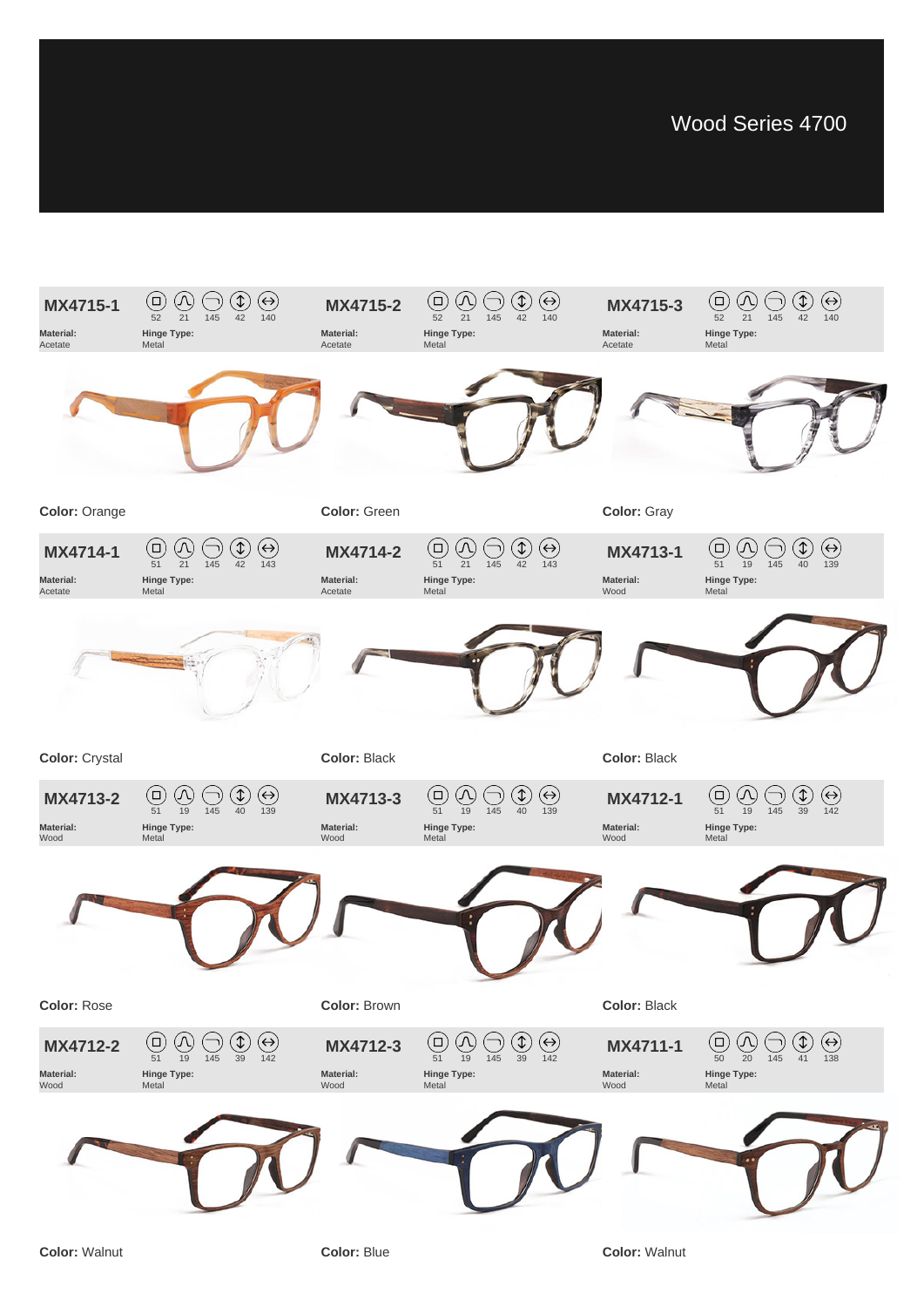

## **Color:** Blue

## **Color:** Black

**Color:** Red



**Color:** Rose

**Color:** Rose

**Color:** Brown